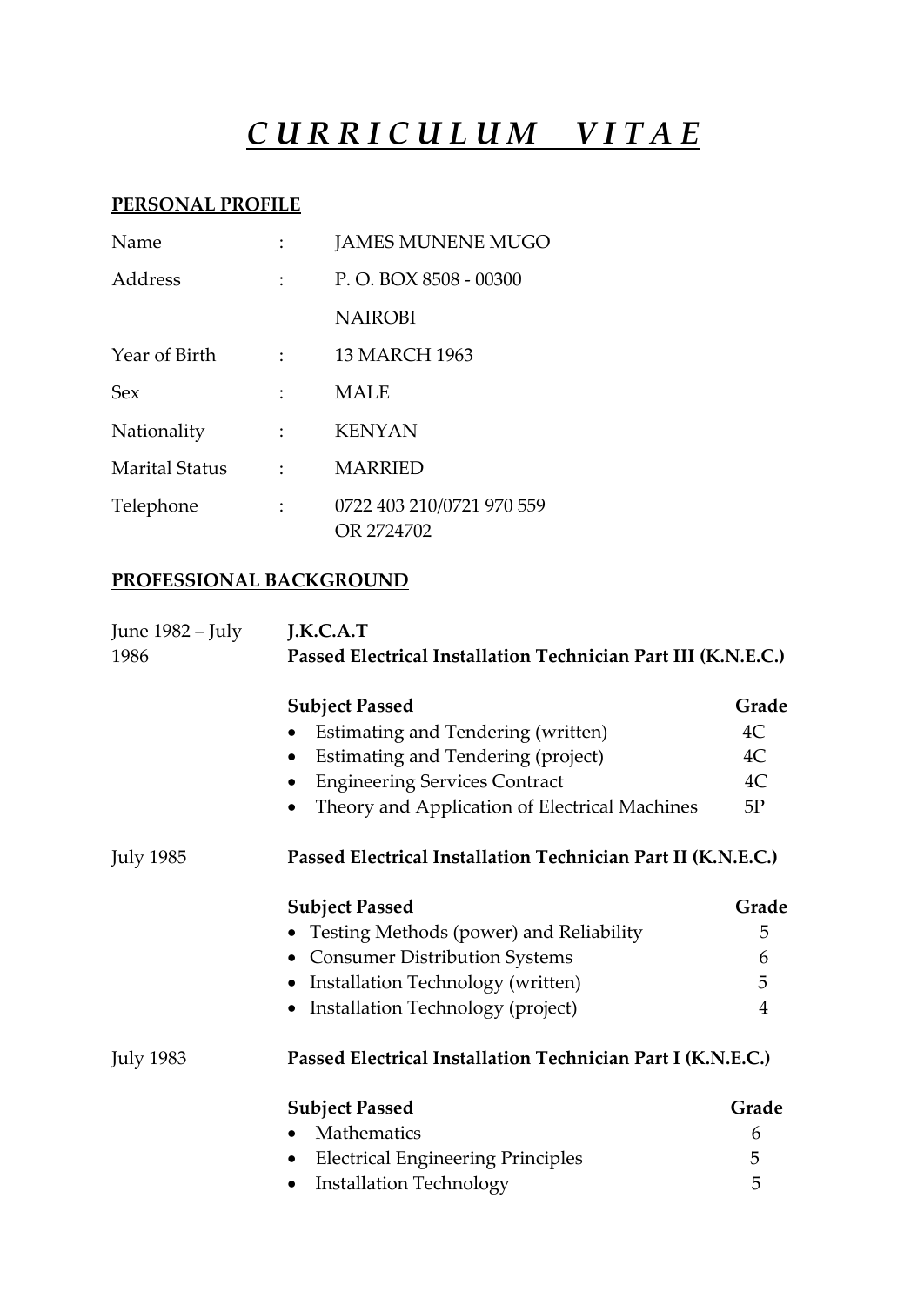| <b>Subject Passed</b> | Grade |
|-----------------------|-------|
| • Mathematics         | 3     |
| • Physics             |       |
| • Chemistry           | 3     |
| $\bullet$ English     | h     |
| • Technical Drawing   |       |

### **EDUCATIONAL BACKGROUND**

| 1981      | Passed K.C. E. (Division two)                                                                 |                |  |  |
|-----------|-----------------------------------------------------------------------------------------------|----------------|--|--|
|           | <b>Subject Passed</b>                                                                         | Grade          |  |  |
|           | English Language                                                                              | 8              |  |  |
|           | Christian Religious Education<br>$\bullet$                                                    | $\overline{2}$ |  |  |
|           | History<br>$\bullet$                                                                          | 6              |  |  |
|           | Lugha ya Kiswahili<br>$\bullet$                                                               | 7              |  |  |
|           | Mathematics<br>$\bullet$                                                                      | 7              |  |  |
|           | <b>Physical Science</b><br>$\bullet$                                                          | 5              |  |  |
|           | Biology<br>$\bullet$                                                                          | 6              |  |  |
| 1976      | Passed K.C.P.E.                                                                               |                |  |  |
|           | <b>Subject Passed</b>                                                                         | Grade          |  |  |
|           | English<br>$\bullet$                                                                          | $B+$           |  |  |
|           | Mathematics                                                                                   | $B+$           |  |  |
|           | <b>General Subjects</b><br>$\bullet$                                                          | $B-$           |  |  |
|           | <b>Short Courses</b>                                                                          |                |  |  |
|           | <b>Supervisory Development Programme</b><br>$\bullet$                                         |                |  |  |
|           | 2 <sup>nd</sup> Preventive Maintenance Course<br>$\bullet$                                    |                |  |  |
|           | Introduction to information systems training programme<br>$\bullet$                           |                |  |  |
|           | Public procurement seminar for local authorities and parastatal<br>$\bullet$<br>organizations |                |  |  |
|           | Industrial maintenance management course                                                      |                |  |  |
|           | Energy auditing.<br>$\bullet$                                                                 |                |  |  |
|           | DISTINCTION IN SCHOOL WORK                                                                    |                |  |  |
| $\bullet$ | School laboratory prefect 1978 - 1981                                                         |                |  |  |

• Member of Christian Union

### **LEISURE ACTIVITIES**

 Visiting family friends with my family, participating in church fellowships, films and listening to Christian music.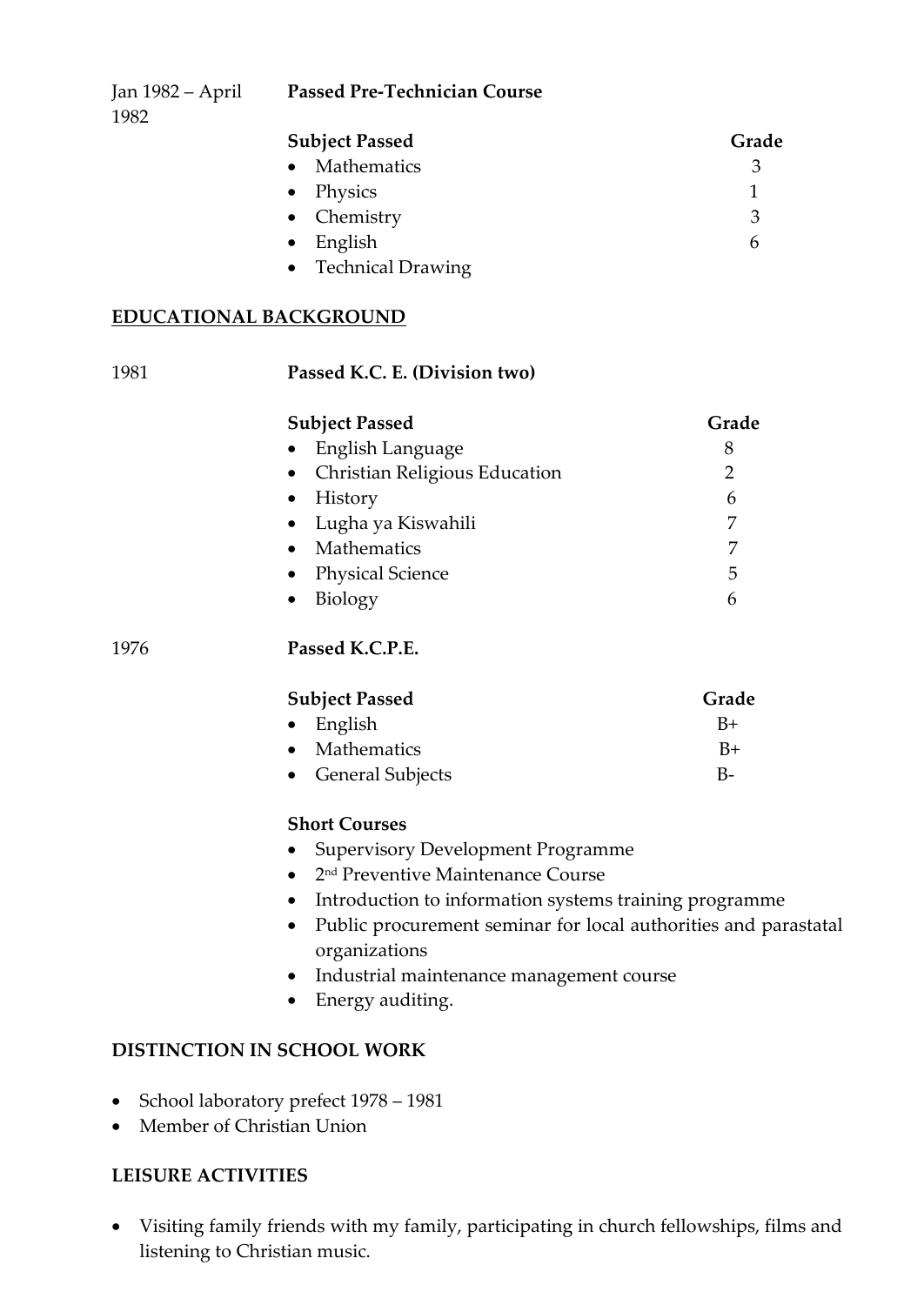### **WORK EXPERIENCE**

| $1990 -$ to date<br>Period      | UNIVERSITY OF NAIROBI                                                                                                                                                                                                                                                                                                                                                                                                                                                                                                                                                                                                                                                                                                                                                                                                                                                                                                                                                                                                                 |  |  |
|---------------------------------|---------------------------------------------------------------------------------------------------------------------------------------------------------------------------------------------------------------------------------------------------------------------------------------------------------------------------------------------------------------------------------------------------------------------------------------------------------------------------------------------------------------------------------------------------------------------------------------------------------------------------------------------------------------------------------------------------------------------------------------------------------------------------------------------------------------------------------------------------------------------------------------------------------------------------------------------------------------------------------------------------------------------------------------|--|--|
| $2nd$ Nov 2010 –                | Designation : Maintenance Officer, Grade L (Assistant Registrar                                                                                                                                                                                                                                                                                                                                                                                                                                                                                                                                                                                                                                                                                                                                                                                                                                                                                                                                                                       |  |  |
| to Date                         | Level)<br><b>Station</b><br>:Students Welfare Authority                                                                                                                                                                                                                                                                                                                                                                                                                                                                                                                                                                                                                                                                                                                                                                                                                                                                                                                                                                               |  |  |
|                                 | <b>Duties</b><br>In charge of all maintenance works in Students Welfare Authority<br>$\bullet$<br>(SWA) comprising of Eleven (11) strategic management units<br>(SMU).<br>Responsible administratively to the Director, SWA and technically<br>$\bullet$<br>reporting to the Manager, Construction & Maintenance.<br>• Overseeing all capital works projects and advising appropriately as<br>a user.<br>Training, co-ordination and management of all personnel<br>responsible for maintenance works including giving technical<br>advice to SWA management Team.<br>Drawing costed specifications of maintenance works and<br>$\bullet$<br>organizing for their execution either by direct labour or by contract<br>following procurement procedures.<br>Liasing with SMU Managers and SWA chief officers on matters<br>$\bullet$<br>related to maintenance of all accommodation and catering facilities<br>in the entire Students Welfare Authority.<br>Any other duty assigned from time to time by Senior University<br>officer. |  |  |
| $22$ Nov $2006 -$<br>to current | Designation: Assistant Maintenance Officer, Grade 'DEF'<br><b>Station</b><br>: Student Welfare Authority<br><b>Duties</b>                                                                                                                                                                                                                                                                                                                                                                                                                                                                                                                                                                                                                                                                                                                                                                                                                                                                                                             |  |  |

- Heading of Maintenance Section throughout the entire Students Welfare Authority comprising of eleven Strategic Management Units.
- Answerable administratively to Director' SWA and technically to Manager, Construction and Maintenance through Maintenance Officer, UoN on all maintenance works.
- Training co-ordination and management of all personnel responsible for maintenance works including giving technical advice to SWA Management Team.
- Incharge of all maintenance works including cold rooms and other equipment.
- Establishing effective maintenance organization aimed at achieving SWA, property maintenance and objectives including drawing schemes of service for maintenance personnel.
- Drafting costed specifications of maintenance works and organizing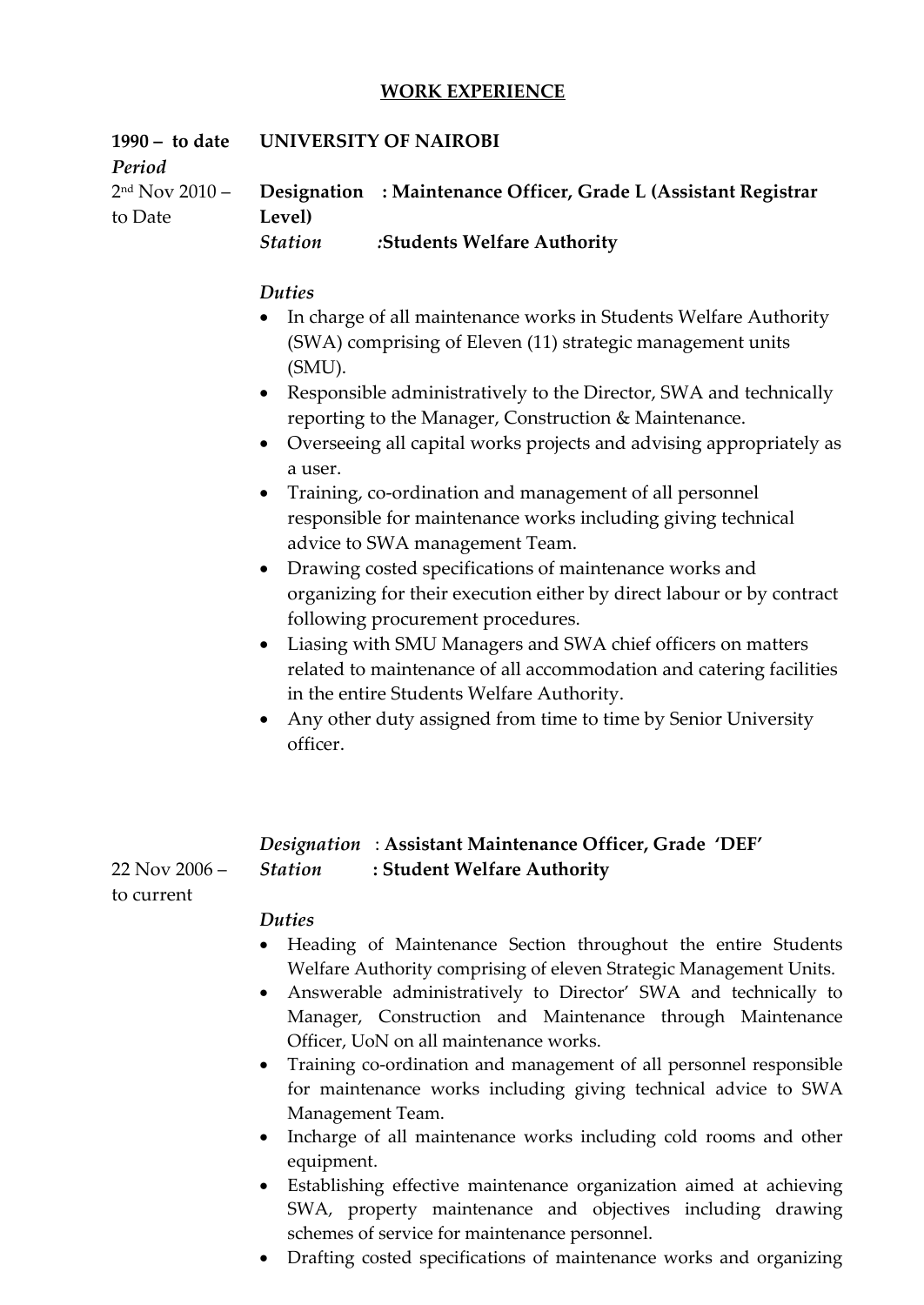for their execution either by direct labour or by contract following procurement procedures.

- Liaising with SMU Managers and SWA Chief Officers on matters related to maintenance of all accommodation and catering facilities in the entire Student Welfare Authority.
- Any other duty assigned from time to time by Senior University Officers.

### 28 October 2004 *Designation* : **Assistant Maintenance Officer, Grade 'DEF'** – 22 November Station *Station* **: Main Campus**

### *Duties*

- Incharge of maintenance works and procurement of maintenance materials.
- Supervision of all maintenance staff through the foremen.
- Procurement of maintenance materials and store control in conjunction with the procurement department.
- Preparation of schedule of materials and dilapidations.
- Inspection of physical facilities and preparation of reports thereof.
- Attending to staff disciplinary and control of leave rooster as well as off duty register.
- Control of the departments (maintenance) vehicle movement.
- Incharge of the daily attendance attendance register.
- General supervision of maintenance projects and preparation of weekly and monthly reports.
- Answerable to Manager, Construction and Maintenance through the Maintenance Officer.
- Any other duty assigned from time to time by Senior University Officers.

| 17 February |                | <i>Designation</i> : Maintenance Superintendent, Grade 'D' |
|-------------|----------------|------------------------------------------------------------|
| $2004-28$   | <b>Station</b> | : Main Campus                                              |

### *Duties*

October 2004

- Incharge of all maintenance works in central administration and residential housing units.
- Incharge of maintenance staff of main campus.
- Overseeing the purchase of maintenance materials through procurement department ensuring adherence to procurement procedures.
- Co-ordinating and advising on maintenance needs in the main campus.
- Supervision of all maintenance and repair works in main campus.
- Maintenance of plant and equipment.
- Maintenance of proper and updated maintenance records for main campus.
- Overseeing of proper running of materials and tools store.
- Answerable to the Estates Manager through the Maintenance Officer.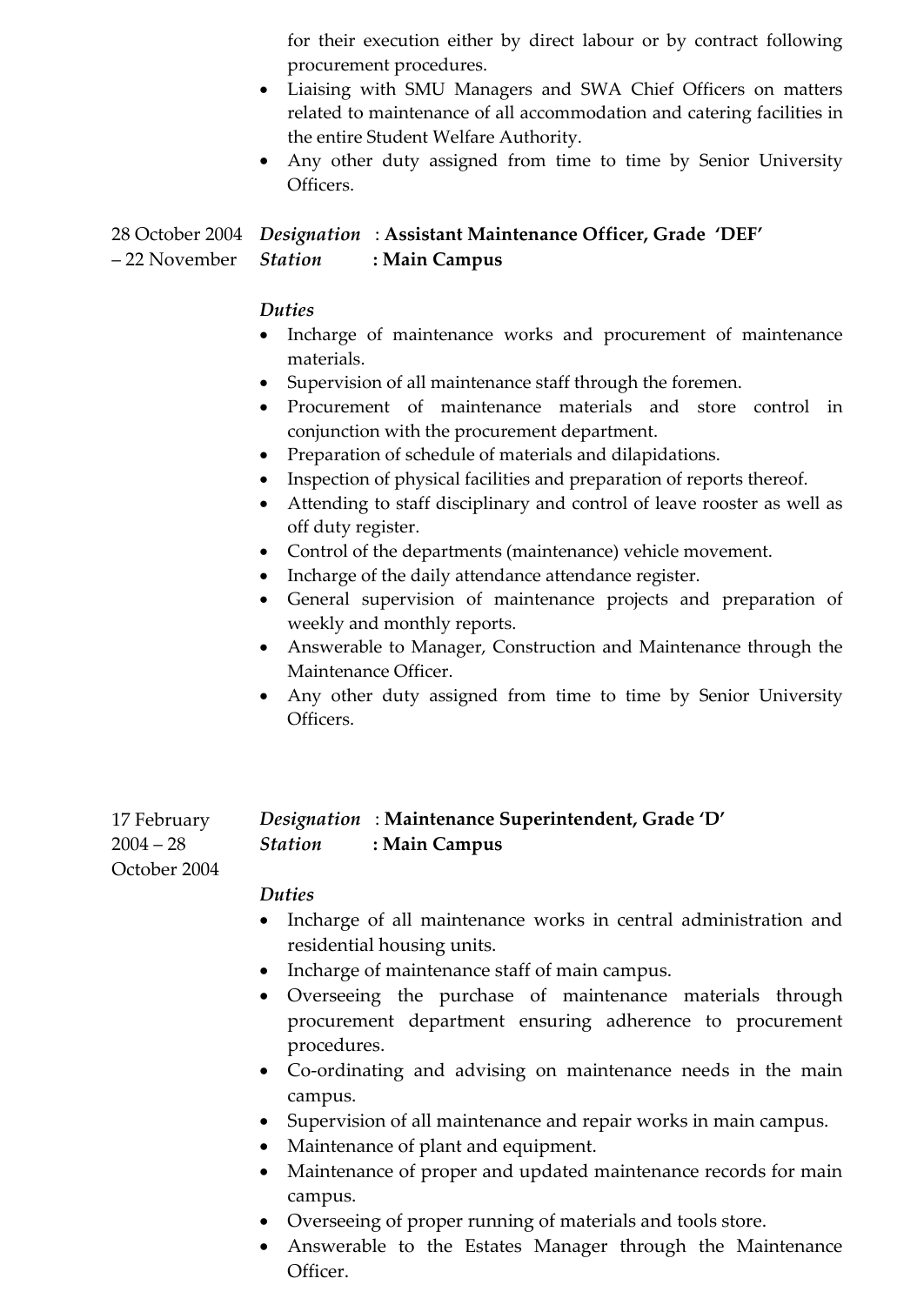Any other duty assigned by the Maintenance Officer and other Senior University Officers.

24 November  $2003 - 17$ February 2004 *Designation* : **Ag. Maintenance Officer, UoN, Assistant Registrar Grade** *Station* **: Main Campus**

### *Duties*

- Heading of the maintenance section throughout the University comprising of six colleges and campuses.
- Co-ordination of all maintenance resources which includes transport, finances, and procurement of maintenance materials.
- Developing maintenance policies plans and programmes for implementation including computerization of maintenance activities.
- Establishing effective maintenance organization aimed at achieving university's property maintenance objectives including drawing schemes of service for maintenance personnel.
- Preparation of specifications for tendering maintenance works.
- Managing plants, equipments and procurement process of maintenance materials.
- Supervision of artisans through foremen and trade foremen.
- Answerable to the Estates Manager.
- Any other duty assigned from time to time by Senior University Officers.

#### April 2001 - 24 November 2003 Station *Designation* : **Maintenance Foreman, Grade D,**  *Station* **: Lower Kabete Campus**

### *Duties*

- Maintenance of institutional buildings, Student Welfare Authority facilities and staff houses.
- Initiating major and minor maintenance work and requesting for approvals in consultation with the Maintenance Officer.
- Preparing simple designs, giving estimates and specifications for the maintenance requirements.
- Dealing with all maintenance requests, planning for material purchases, duty allocation, store keeping and work supervision.
- Supervision of all maintenance works done by our own staff or under contract.
- Liaising with K.P.L.C. and Davies and Shirtliff on power and borehole services.
- Liaising with all the relevant university officers at various levels on maintenance works.
- Attending section heads meetings and site meetings.
- All round administrative duties of Lower Kabete maintenance unit.
- Matters related to all building services.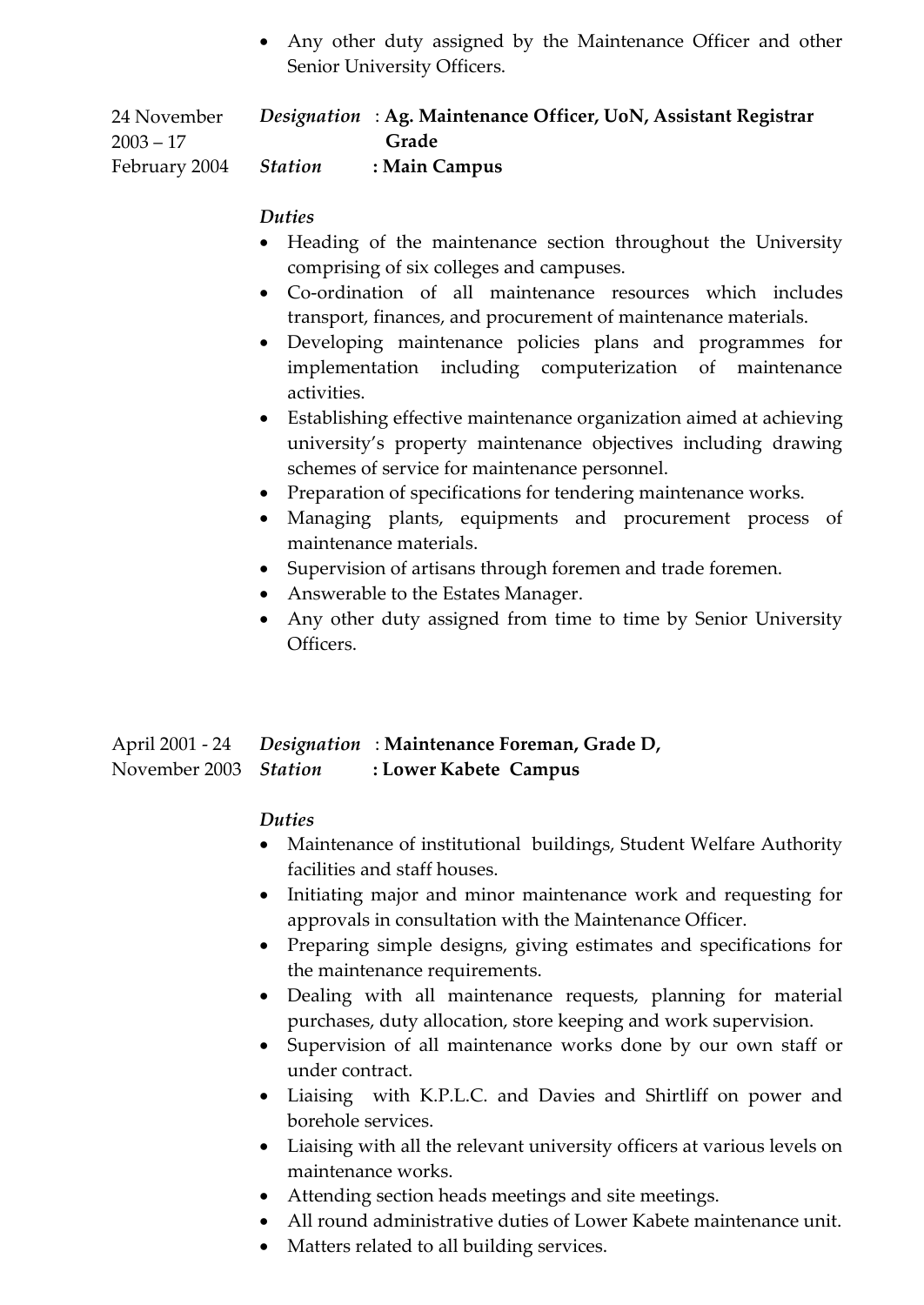| March 1999 – |                | Designation: Electrical and Mechanical Foreman, Grade D |
|--------------|----------------|---------------------------------------------------------|
| April 2001   | <b>Station</b> | : Student Welfare Authority                             |

### *Duties*

- Incharge of electrical and mechanical services in the entire SWA.
- Receiving electrical and mechanical requests from various strategic management units.
- Liaising with the various section heads on maintenance works.
- Job allocation, guiding the artisans of the various trades and supervision of all maintenance works.
- Maintenance of all kitchen facilities including cold rooms and laundry machines.
- Designing estimating and specifying all the materials required for the welding work and electrical spare parts.
- Liaising with K.P.L.C. and N.C.C. on power and water services.
- Supervision of booster pumps servicing and mechanical workshop works.
- Liaising with Davis and Shirtliff on borehole services.
- General administrative work under the maintenance superintendent.

#### 1990 – March 1999 *Designation* : **Bakery Machine Technician Grade C/D**  *Station* **: Bakery Unit**

### *Duties*

- Receiving all maintenance requests and planning for the necessary action.
- Planning for all maintenance needs specifying and purchasing of spare parts.
- Starting preventive maintenance programmes.
- Starting a maintenance unit.
- Supervising of other junior technical staff.
- Liaising with production technical staff on maintenance needs.
- Liaising with K.P.L.C. on power services.
- Liaising with bakery machine manufacturers, agents and spare part supplies.
- Attending section head meetings.
- All round administrative duties of the section.

### 1989 - 1990 **KINETIC SYSTEMS**

### *Designation* : **Maintenance Supervisor**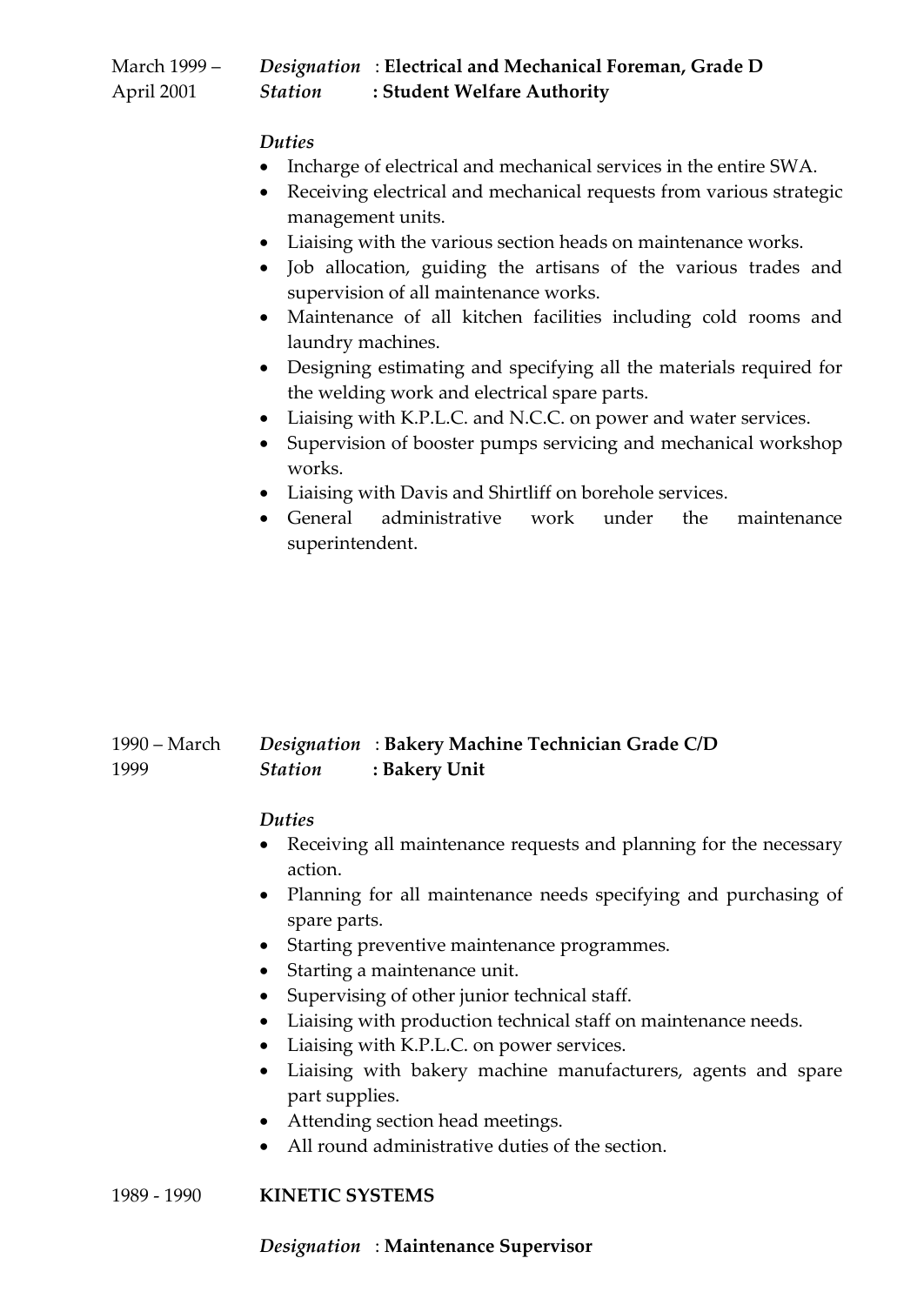### *Duties*

- Incharge of all building maintenance works and kitchen facilities in U.N.E.P., Gigiri
- Receiving all maintenance requests.
- Drawing simple designs, specifying the required materials and spare parts.
- Planning the work, job allocations and supervision of artisans of various trades.
- Implementing preventive maintenance programmes.
- Liaising with various section heads on maintenance work.
- Maintenance of various kitchen equipments.
- Supervision of partitioning work to create more offices.
- Maintenance of various electrical controls and generators.
- All round administrative duties of section.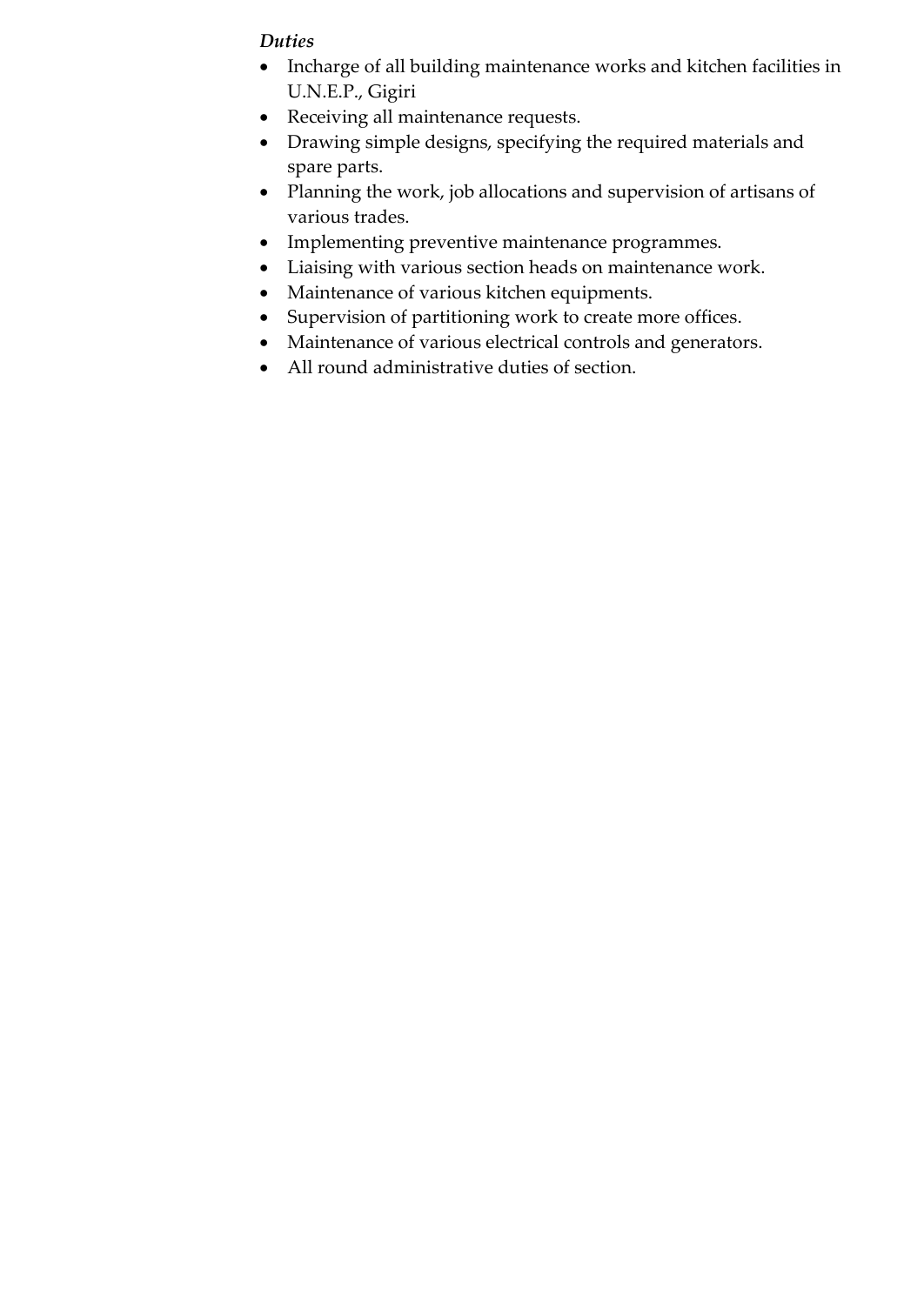### *Designation* : **Maintenance Controller**

### *Duties*

- In charge of all maintenance operations of the entire automatic bakery.
- Reporting to the maintenance manager on all round maintenance duties.
- Man, machines and building services management.
- Maintenance of mechanical and complex electrical controls of extra low, and medium voltage.
- Preparing simple designs, drawing's and specifications for mechanical and electrical modifications.
- Drawing up of maintenance programmes and having them implemented through senior artisans and trainee on practical attachments.
- Supervision and guiding senior artisans and trainees of various trades.
- Installation, inspection, testing and commissioning of new complete automatic bakery plants and their subsequent maintenance.
- Supervision of contractual services like compressors, fire alarm systems, chillers and boiler inspection.
- Job allocation, material requests, work planning and supervision.
- Liaising with specialized engineering firms, spare part suppliers and other industrial related firms.
- Attending departmental meetings.
- Maintenance of pneumatic systems.
- All round administrative duties.

## 1982 - <sup>1986</sup> **ELLIOTS BAKERIES LTD**

### *Designation* : **Technical Trainee**

### *Duties*

- To undergo College, on job training and pass examinations in order to qualify as an electrical technician under management trainee programme.
	- 41/3 years training in college and practical attachment in industry.
	- Passed all the examinations up to part III as required.
	- Undergo on job practical training in industry.